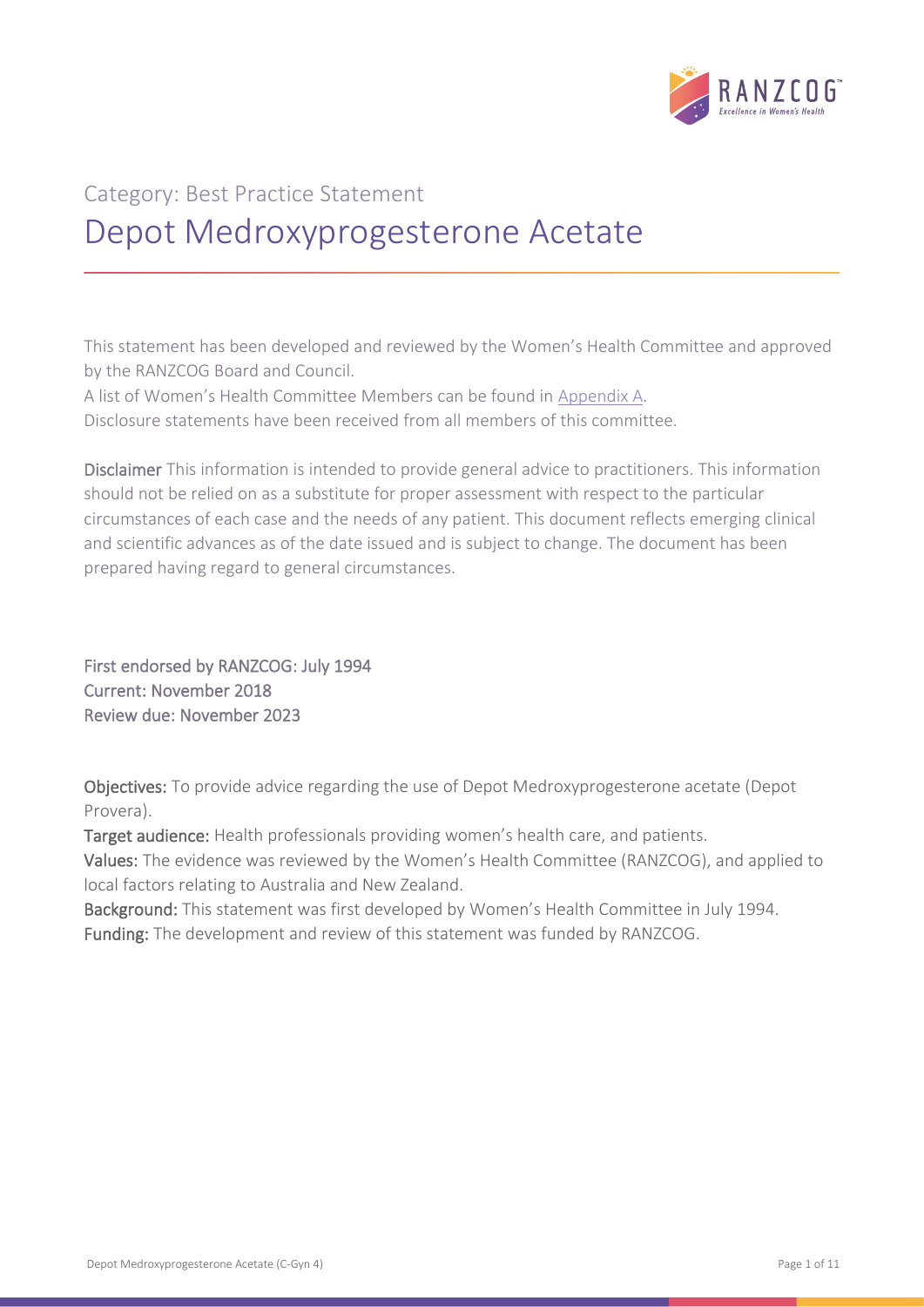

# Contents

| 1.             |                                                                                                                                                                                                                                                                                                                                                                                                                                               |  |  |  |  |
|----------------|-----------------------------------------------------------------------------------------------------------------------------------------------------------------------------------------------------------------------------------------------------------------------------------------------------------------------------------------------------------------------------------------------------------------------------------------------|--|--|--|--|
| 2.             |                                                                                                                                                                                                                                                                                                                                                                                                                                               |  |  |  |  |
| 3.             | $\label{eq:1} \mbox{Introduction}\dots\hspace{1.5mm}\dots\hspace{1.5mm}\dots\hspace{1.5mm}\dots\hspace{1.5mm}\dots\hspace{1.5mm}\dots\hspace{1.5mm}\dots\hspace{1.5mm}\dots\hspace{1.5mm}\dots\hspace{1.5mm}\dots\hspace{1.5mm}\dots\hspace{1.5mm}\dots\hspace{1.5mm}\dots\hspace{1.5mm}\dots\hspace{1.5mm}\dots\hspace{1.5mm}\dots\hspace{1.5mm}\dots\hspace{1.5mm}\dots\hspace{1.5mm}\dots\hspace{1.5mm}\dots\hspace{1.5mm}\dots\hspace{1.$ |  |  |  |  |
| 4.             |                                                                                                                                                                                                                                                                                                                                                                                                                                               |  |  |  |  |
| 5.             |                                                                                                                                                                                                                                                                                                                                                                                                                                               |  |  |  |  |
| 6.             |                                                                                                                                                                                                                                                                                                                                                                                                                                               |  |  |  |  |
|                | 6.1                                                                                                                                                                                                                                                                                                                                                                                                                                           |  |  |  |  |
|                | 6.2                                                                                                                                                                                                                                                                                                                                                                                                                                           |  |  |  |  |
|                | 6.3                                                                                                                                                                                                                                                                                                                                                                                                                                           |  |  |  |  |
|                | 6.4                                                                                                                                                                                                                                                                                                                                                                                                                                           |  |  |  |  |
|                | 6.5                                                                                                                                                                                                                                                                                                                                                                                                                                           |  |  |  |  |
| 7 <sub>1</sub> |                                                                                                                                                                                                                                                                                                                                                                                                                                               |  |  |  |  |
| 8.             |                                                                                                                                                                                                                                                                                                                                                                                                                                               |  |  |  |  |
| 9.             |                                                                                                                                                                                                                                                                                                                                                                                                                                               |  |  |  |  |
| 10.            |                                                                                                                                                                                                                                                                                                                                                                                                                                               |  |  |  |  |
|                |                                                                                                                                                                                                                                                                                                                                                                                                                                               |  |  |  |  |
|                |                                                                                                                                                                                                                                                                                                                                                                                                                                               |  |  |  |  |
|                |                                                                                                                                                                                                                                                                                                                                                                                                                                               |  |  |  |  |
|                |                                                                                                                                                                                                                                                                                                                                                                                                                                               |  |  |  |  |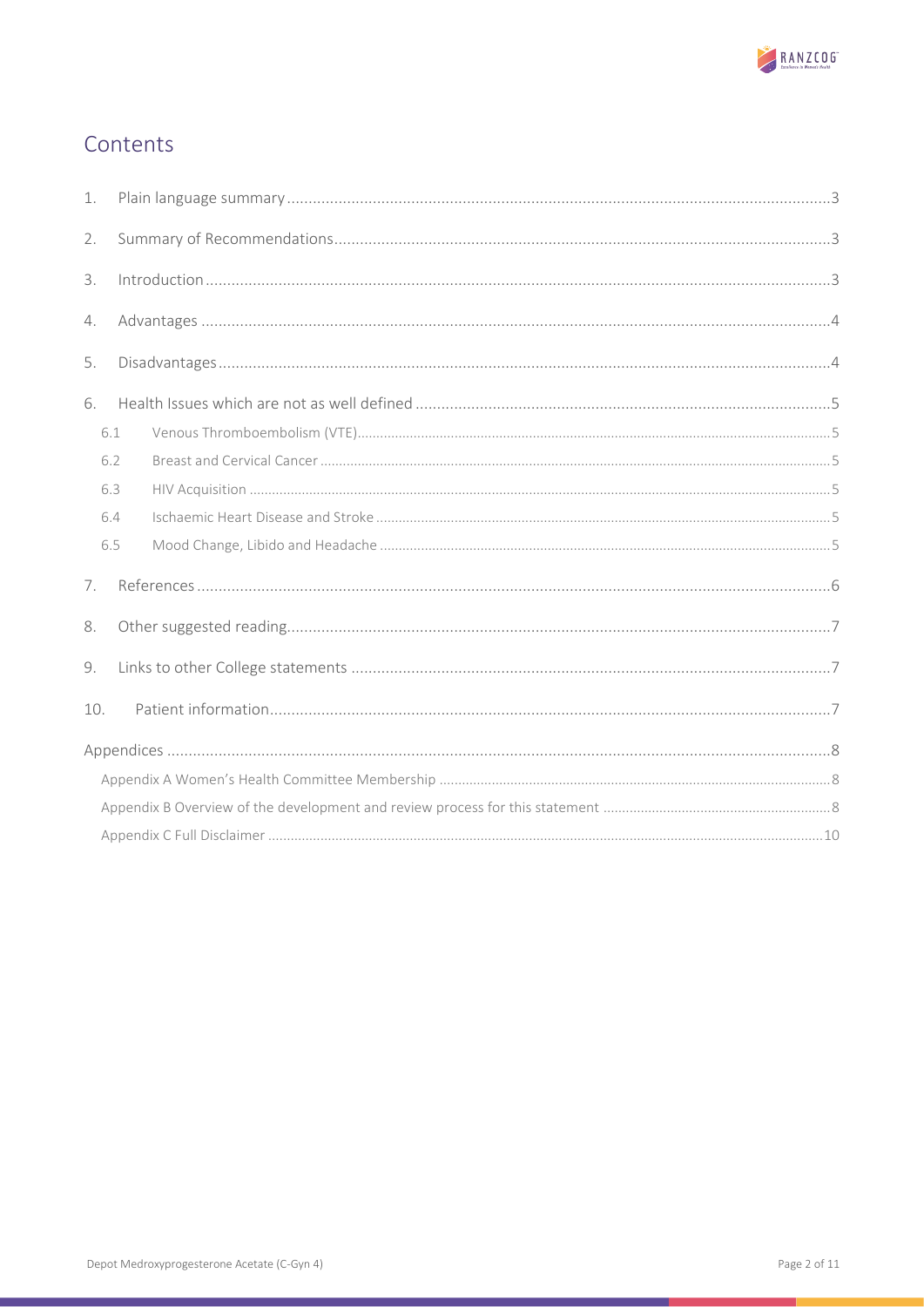

# <span id="page-2-0"></span>1. Plain language summary

Depot medroxyprogesterone acetate (DMPA) is a progesterone-only long-acting hormonal contraceptive administered as an injection.

DMPA is regarded as a very effective and safe method of contraception if given at 12 weekly intervals. Advantages include only needing to take a contraceptive measure every 12 weeks, absence of vaginal bleeding for many women and reduction of pelvic pain associated with periods or endometriosis. Disadvantages include an unpredictable effect on menstrual pattern with some experiencing irregular or prolonged vaginal bleeding, a delay in the return of fertility after cessation of use, and weight gain for some women.

# <span id="page-2-1"></span>2. Summary of Recommendations

| <b>Recommendation 1</b>                                                                                                                                                                                                                                                       | Grade                             |
|-------------------------------------------------------------------------------------------------------------------------------------------------------------------------------------------------------------------------------------------------------------------------------|-----------------------------------|
| Women choosing DMPA for contraception should make an informed<br>choice based on knowledge of its advantages and potential<br>disadvantages.                                                                                                                                  | Consensus-based<br>recommendation |
| <b>Recommendation 2</b>                                                                                                                                                                                                                                                       | Grade                             |
| DMPA is not recommended for women who are pregnant or wish to<br>become pregnant in the near future, who have undiagnosed abnormal<br>vaginal bleeding, or those who have a history of breast cancer, stroke,<br>ischaemic heart disease or severely impaired liver function. | Consensus-based<br>recommendation |
| <b>Recommendation 3</b>                                                                                                                                                                                                                                                       | Grade                             |
| DMPA is not recommended for women over 50 years of age, those<br>considered at particular risk of osteoporosis or as a first line option for<br>women under 18 years of age who are yet to reach peak bone mass.                                                              | Consensus-based<br>recommendation |
| <b>Recommendation 4</b>                                                                                                                                                                                                                                                       | Grade                             |
| Women using DMPA who wish to continue use should be reviewed every<br>two years to assess their individual circumstance and to discuss benefits,<br>potential risks and ongoing suitability.                                                                                  | Consensus-based<br>recommendation |

### <span id="page-2-2"></span>3. Introduction

DMPA is an effective and safe contraceptive for medically eligible women who are making an informed choice based on its particular advantages and disadvantages. It was given full approval by the regulatory authorities for its use as a contraceptive agent in Australia in 1994. DMPA is a reversible method of contraception which is less user dependent than oral contraceptive pills. In Australia the injection is given intramuscularly. In some countries a subcutaneous preparation is available. DMPA has a number of social and medical advantages that have led to its approval in 100 countries and current usage by over 47 million women worldwide.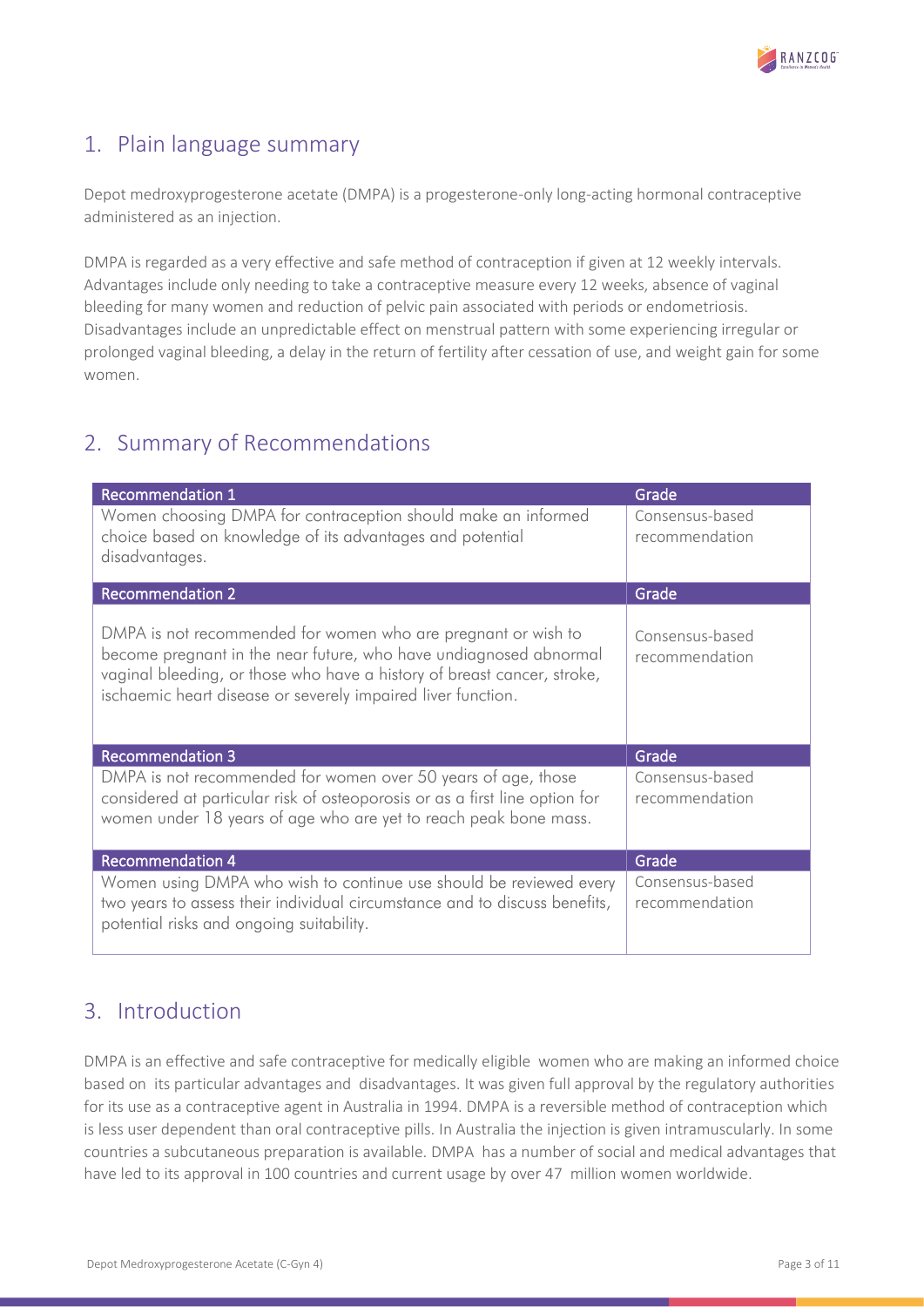

DMPA demonstrates dose-related teratogenicity and toxicity in animals. Although contraindicated in human pregnancy, inadvertent exposure to therapeutic doses of DMPA does not appear to represent a significant risk of structural defects.

Safety aspects have been reviewed thoroughly by several independent international bodies which have supported its use for contraception. $1$ 

DMPA works by inhibiting ovulation, altering cervical mucus to limit sperm penetration and causing changes to the endometrium which are unfavourable for implantation<sup>2</sup>. No other contraceptive measures are required if given in the first 5 days of the menstrual cycle; additional contraceptive measures are required if given later in the menstrual cycle.<sup>3,4</sup>

### <span id="page-3-0"></span>4. Advantages

DMPA provides highly effective contraception with a 'perfect use' failure rate in the first year of use of approximately 0.2% which increases to 6% in 'typical use '( includes incorrect or inconsistent use), due to the need to return for repeat injections.  $^2$  This typical use failure rate is higher than those observed with the long acting reversible methods (LARC), the progesterone only subdermal implant and the levonorgestrel intrauterine system.<sup>2</sup>

An advantage of DMPA over other hormonal contraceptive methods is that it is unaffected by concurrent liver enzyme-inducing medications, such as some anticonvulsant therapies. <sup>5</sup> Amenorrheoa has been reported to occur in 47% of DMPA users after one year of use, many women regard this as a benefit particularly if they had been having menstrual problems. <sup>6</sup> DMPA has been found to improve dysmenorrheoa and may be useful in the management of endometriosis. 6-8 There is increasing evidence for protection against endometrial cancer, ovarian cancer and acute episodes of pelvic inflammatory disease. $9,10$ 

### <span id="page-3-1"></span>5. Disadvantages

Disadvantages of DMPA include a variable change in the menstrual cycle during treatment, usually with infrequent bleeding or amenorrhoea, but sometimes with troublesome and irregular bleeding, especially in the first few months of use. An unpredictable but temporary delay in return of fertility of up to one year usually follows after stopping treatment.<sup>11</sup> There is an association between DMPA use and weight gain. particularly in adolescents with a BMI≥30. The available evidence suggests that women who gain more than 5% of their baseline body weight in the first six months of DMPA use are likely to continue to experience weight gain.<sup>2</sup> It appears that obese women are more likely to gain more weight during DMPA use, while thin women do not.<sup>12</sup> This weight gain in obese women is accompanied by disturbances of insulin and glucose regulation.

The association of DMPA and bone density has been controversial in the past and current evidence points to a small decrease of bone mineral density (BMD) which is usually recovered on discontinuation.  $^{\text{2}}$ 

Lower body mass index , low calcium intake and greater alcohol use, were associated with greater BMD loss in adolescents using DMPA. DPMA is generally not recommended as a first line option in women under 18 years who are yet to obtain their peak bone mass.<sup>2, 13</sup> Follow-up of previous long-term DMPA users at age of menopause showed no difference in BMD compared with non-users, however women may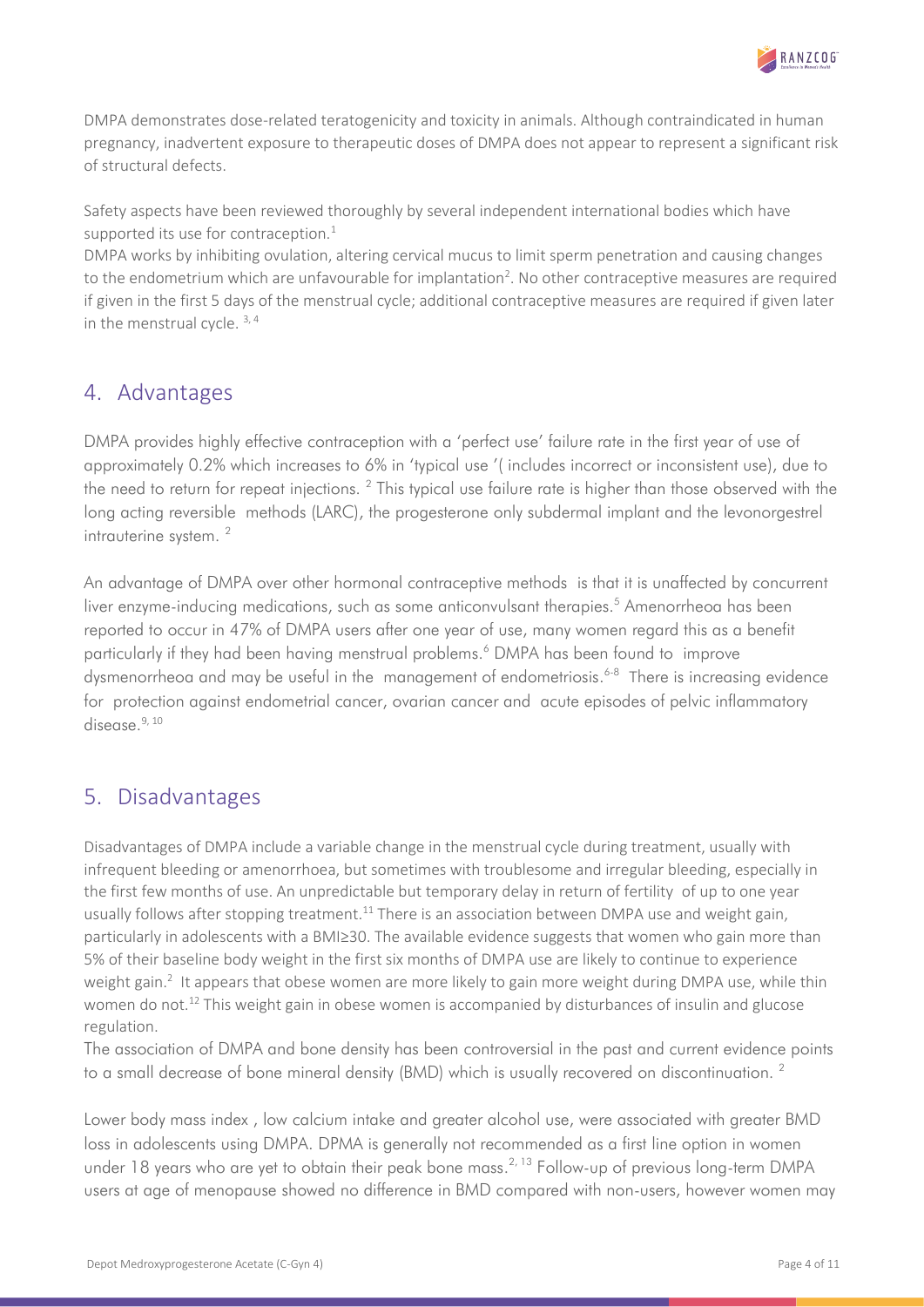

be advised to switch to an alternative method of contraception at 50 years of age.<sup>2, 14</sup> Alternative methods of contraception should be considered in women at particular risk of osteoporosis. <sup>2</sup>

### <span id="page-4-0"></span>6. Health Issues which are not as well defined

### <span id="page-4-1"></span>6.1 Venous Thromboembolism (VTE)

In the number of small studies carried out there has been no causal association found with venous thromboembolic disease and DMPA use. In a case controlled study WHO reported a small but not statistically significant increase in the incidence of venous thrombosis amongst a small number of users of DMPA.<sup>15</sup> A meta-analysis of five case control and three retrospective cohorts reported a statistically significant increased risk of VTE in users of progestin-only injectable contraception.<sup>16</sup> More research is required before a causal relationship can be confirmed or excluded. The UKMEC (UK Medical Eligibility Criteria for Contraceptive use) classify VTE and known thrombotic mutations as category 2 for DPMA; that is conditions where "the advantages of using the method generally outweigh the theoretical or proven risks". <sup>17</sup>

### <span id="page-4-2"></span>6.2 Breast and Cervical Cancer

Controversy about a subtle influence on risk of detection of breast and cervical cancer is very similar to that pertaining to the combined oral contraceptive pill. 18, 19 Any possible small increase appears to decrease on discontinuation of DPMA. 2

### <span id="page-4-3"></span>6.3 HIV Acquisition

DMPA does not offer protection against sexually transmitted infections including HIV and at risk women should be advised on the concurrent use of condoms. Recent controversy about the use of DMPA by women at high risk of HIV in sub- Saharan African countries has been fuelled by some studies showing an increase in the risk of acquisition amongst DMPA users while others do not.<sup>2, 20,21</sup> WHO advise that while DMPA may be used by women at high risk of HIV, this should be with the additional use of condoms.

#### <span id="page-4-4"></span>6.4 Ischaemic Heart Disease and Stroke

There is insufficient evidence to exclude or confirm an association between DMPA and stroke and ischaemic heart disease, but current or previous arterial disease is a strong relative contraindication to its use 2, 15, 17

### <span id="page-4-5"></span>6.5 Mood Change, Libido and Headache

Reliable data relating to other adverse effects of DMPA are scarce but do not support a causal relationship between DMPA and mood change, libido or headache.<sup>2, 22</sup> Indeed, DMPA is perceived by users as being associated with an improvement in physical health, with no apparent adverse effects on mental health and sexual function  $23$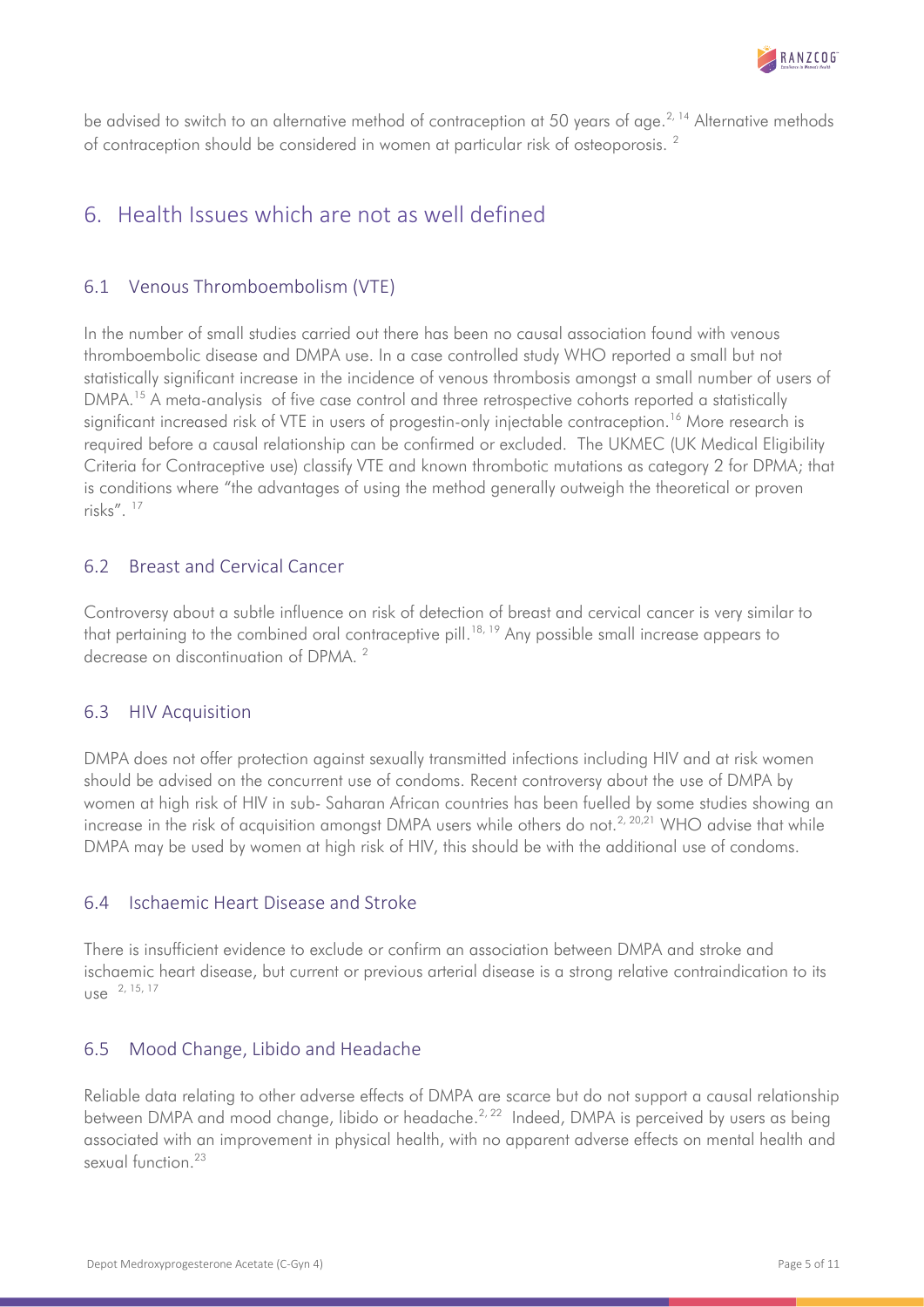

### <span id="page-5-0"></span>7. References

1. World Health Organization. Facts about injectable contraceptives: memorandum from a WHO meeting. Bull WHO. 1982;60:199–210.

2. Faculty of Sexual & Reproductive Healthcare. Progesterone-only Injectable Contraception 2015. Available from: [http://www.fsrh.org/pdfs/CEUGuidanceProgestogenOnlyInjectables.pdf.](http://www.fsrh.org/pdfs/CEUGuidanceProgestogenOnlyInjectables.pdf)

3. Family Planning NSW. Contraceptive Injection - DMPA 2013. Available from: [http://www.fpnsw.org.au/426088\\_8.html.](http://www.fpnsw.org.au/426088_8.html)

4. Familiy Planning SA (Shine SA). Injectable Contraception 2015. Available from: [http://www.shinesa.org.au/health-information/contraception/injectable-contraception/.](http://www.shinesa.org.au/health-information/contraception/injectable-contraception/)

5. Faculty of Sexual & Reproductive Healthcare. Drug Interactions with Hormonal Contraception 2012. Available from: [http://www.fsrh.org/pdfs/CEUguidancedruginteractionshormonal.pdf.](http://www.fsrh.org/pdfs/CEUguidancedruginteractionshormonal.pdf)

6. Said S, Omar K, Koetsawang S, Kiriwat O, Srisatayapan Y, Kazi A, et al. A multicentered phase III comparative clinical trial of depot-medroxyprogesterone acetate given three-monthly at doses of 100 mg or 150 mg: II. The comparison of bleeding patterns. World Health Organization. Task Force on Long-Acting Systemic Agents for Fertility Regulation Special Programme of Research, Development and Research Training in Human Reproduction. Contraception. 1987;35(6):591-610.

7. Vercellini P, De Giorgi O, Oldani S, Cortesi I, Panazza S, Crosignani PG. Depot medroxyprogesterone acetate versus an oral contraceptive combined with very-low-dose danazol for long-term treatment of pelvic pain associated with endometriosis. American journal of obstetrics and gynecology. 1996;175(2):396-401.

8. Wong AY, Tang LC, Chin RK. Levonorgestrel-releasing intrauterine system (Mirena) and Depot medroxyprogesterone acetate (Depoprovera) as long-term maintenance therapy for patients with moderate and severe endometriosis: a randomised controlled trial. Aust N Z J Obstet Gynaecol. 2010;50(3):273-9.

9. National Institute for Health and Care Excellence. Long-acting reversible contraception. NICE Clinical Guideline 30 2005. Available from: [http://www.nice.org.uk/guidance/cg30/resources/information-for-the](http://www.nice.org.uk/guidance/cg30/resources/information-for-the-public-longacting-reversible-contraception-update-pdf)[public-longacting-reversible-contraception-update-pdf.](http://www.nice.org.uk/guidance/cg30/resources/information-for-the-public-longacting-reversible-contraception-update-pdf)

10. Hickey M, Fraser I. The contraceptive use of depot medroxyprogesterone acetate. Clinical obstetrics and gynecology. 1995;38(4):849-58.

11. Pardthaisong T, Gray RH, McDaniel EB. Return of fertility after discontinuation of depot medroxyprogesterone acetate and intra-uterine devices in Northern Thailand. Lancet. 1980;1(8167):509-12.

12. Segall-Gutierrez P, Xiang AH, Watanabe RM, Trigo E, Stanczyk FZ, Liu X, et al. Deterioration in cardiometabolic risk markers in obese women during depot medroxyprogesterone acetate use. Contraception. 2012;85(1):36-41.

13. Harel Z, Wolter K, Gold MA, Cromer B, Stager M, Johnson CC, et al. Biopsychosocial variables associated with substantial bone mineral density loss during the use of depot medroxyprogesterone acetate in adolescents: adolescents who lost 5% or more from baseline vs. those who lost less than 5%. Contraception. 2010;82(6):503-12.

14. Viola AS, Castro S, Marchi NM, Bahamondes MV, Viola CF, Bahamondes L. Long-term assessment of forearm bone mineral density in postmenopausal former users of depot medroxyprogesterone acetate. Contraception. 2011;84(2):122-7.

15. World Health Organization. Cardiovascular disease and use of oral and injectable progestogen only contraceptives and combined injectable contraceptives. Results of an international, multicentre, case control study. Contraception. 1998;57:315–24

16. Mantha S, Karp R, Raghavan V, Terrin N, Bauer KA, Zwicker JI. Assessing the risk of venous thromboembolic events in women taking progestin-only contraception: a meta-analysis. BMJ. 2012;345:e4944.

17. RCOG Faculty of Sexual & Reproductive Healthcare. UK Medical Eligibility Criteria for Healthcare 2009. Available from: [http://www.fsrh.org/pdfs/UKMEC2009.pdf.](http://www.fsrh.org/pdfs/UKMEC2009.pdf)

18. Chilvers C. Breast cancer and depot-medroxyprogesterone acetate: a review. Contraception. 1994;49(3):211-22.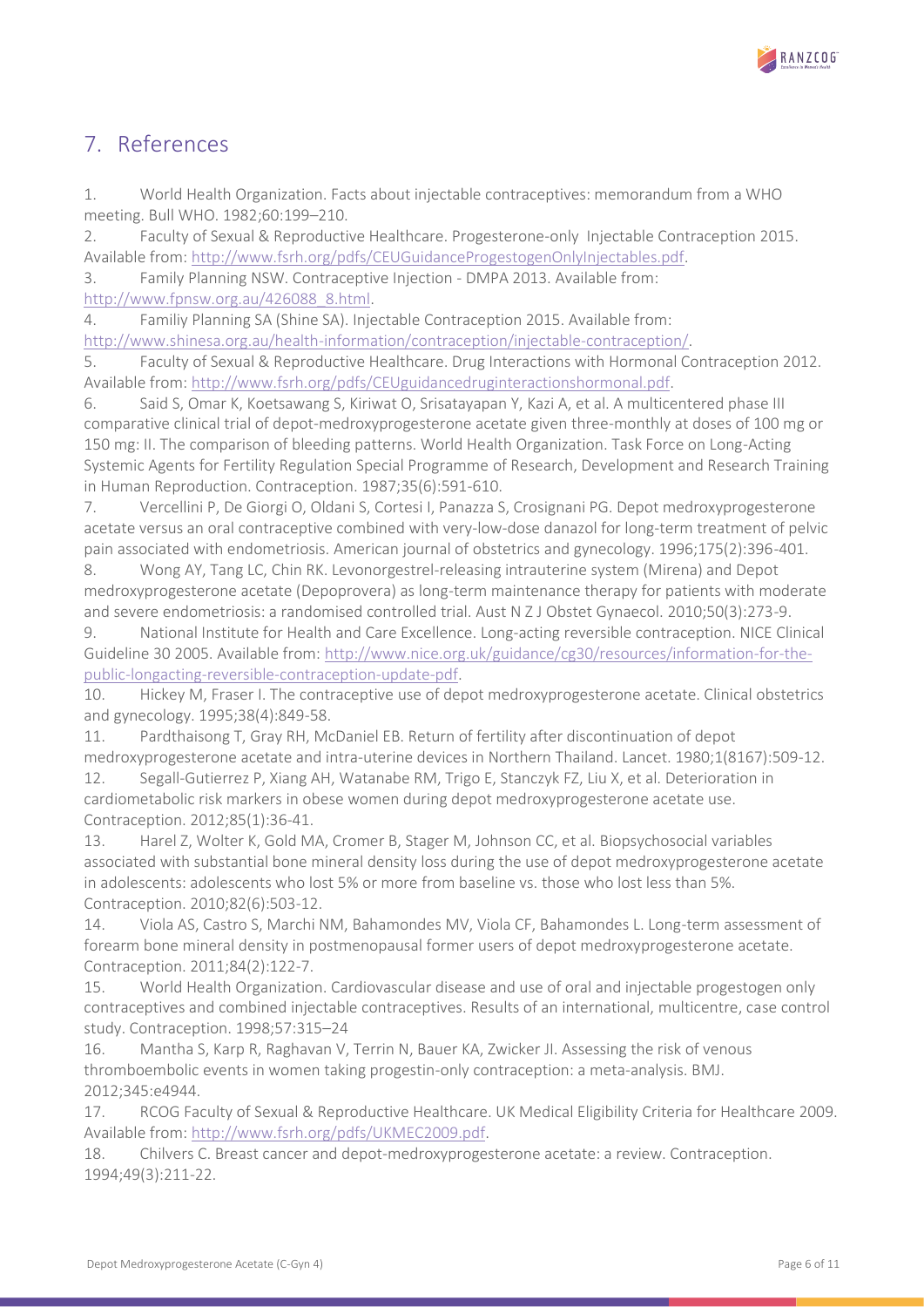

19. Urban M, Banks E, Egger S, Canfell K, O'Connell D, Beral V, et al. Injectable and oral contraceptive use and cancers of the breast, cervix, ovary, and endometrium in black South African women: case-control study. PLoS medicine. 2012;9(3):e1001182.

20. World Health Organization. Hormonal Contraception and HIV: Technical Statement 2012. Available from: [http://whqlibdoc.who.int/hq/2012/WHO\\_RHR\\_12.08\\_eng.pdf](http://whqlibdoc.who.int/hq/2012/WHO_RHR_12.08_eng.pdf)

21. RCOG Faculty of Sexual & Reproductive Healthcare. Depot Medroxyprogesterone Acetate(DMPA,Depo-provera) and the Risk of HIV Acquisition. 2015.

22. Gupta N, O'Brien R, Jacobsen LJ, Davis A, Zuckerman A, Supran S, et al. Mood changes in adolescents using depot-medroxyprogesterone acetate for contraception: a prospective study. Journal of pediatric and adolescent gynecology. 2001;14(2):71-6.

23. Wanyonyi SZ, Stones WR, Sequeira E. Health-related quality of life changes among users of depot medroxyprogesterone acetate for contraception. Contraception. 2011;84(5):e17-22.

### <span id="page-6-0"></span>8. Other suggested reading

Progesterone-only Injectable Contraception (2015) Faculty of Sexual & Reproductive Healthcare Clinical Guidance.<http://www.fsrh.org/pdfs/CEUGuidanceProgestogenOnlyInjectables.pdf>

RCOG Faculty of Sexual & Reproductive Healthcare: UK Medical Eligibility Criteria for Healthcare (2009) <http://www.fsrh.org/pdfs/UKMEC2009.pdf>

RCOG Faculty of Sexual & Reproductive Healthcare: Depot Medroxyprogesterone Acetate (DMPA, Depoprovera) and the Risk of HIV Acquisition (January 2015)

[https://www.fsrh.org/standards-and-guidance/documents/cec-ceu-statement-dmpa-hiv-jan-2015/cec-ceu](https://www.fsrh.org/standards-and-guidance/documents/cec-ceu-statement-dmpa-hiv-jan-2015/cec-ceu-statement-dmpa-hiv-jan-2015.pdf)[statement-dmpa-hiv-jan-2015.pdf](https://www.fsrh.org/standards-and-guidance/documents/cec-ceu-statement-dmpa-hiv-jan-2015/cec-ceu-statement-dmpa-hiv-jan-2015.pdf)

### <span id="page-6-1"></span>9. Links to other College statements

[Consent and the Provision of Information to Patients in Australia regarding Proposed Treatment \(C-Gen](http://www.ranzcog.edu.au/component/docman/doc_download/899-consent-and-the-provision-of-information-to-patients-in-australia-regarding-proposed-treatment-c-gen-02a.html?Itemid=946)  [02a\)](http://www.ranzcog.edu.au/component/docman/doc_download/899-consent-and-the-provision-of-information-to-patients-in-australia-regarding-proposed-treatment-c-gen-02a.html?Itemid=946) https://www.ranzcog.edu.au/RANZCOG SITE/media/RANZCOG-

[MEDIA/Women%27s%20Health/Statement%20and%20guidelines/Clinical%20-%20General/Consent-and](https://www.ranzcog.edu.au/RANZCOG_SITE/media/RANZCOG-MEDIA/Women%27s%20Health/Statement%20and%20guidelines/Clinical%20-%20General/Consent-and-provision-of-information-to-patients-in-Australia-(C-Gen-2a)-Review-July-2016.pdf?ext=.pdf)[provision-of-information-to-patients-in-Australia-\(C-Gen-2a\)-Review-July-2016.pdf?ext=.pdf](https://www.ranzcog.edu.au/RANZCOG_SITE/media/RANZCOG-MEDIA/Women%27s%20Health/Statement%20and%20guidelines/Clinical%20-%20General/Consent-and-provision-of-information-to-patients-in-Australia-(C-Gen-2a)-Review-July-2016.pdf?ext=.pdf)

Consent and Provision of Information to Patients in New Zealand regarding Proposed Treatment (C-Gen 02b) [https://www.ranzcog.edu.au/RANZCOG\\_SITE/media/RANZCOG-](https://www.ranzcog.edu.au/RANZCOG_SITE/media/RANZCOG-MEDIA/Women%27s%20Health/Statement%20and%20guidelines/Clinical%20-%20General/Consent-and-provision-of-information-NZ-(C-Gen-2b)-Review-March-2016.pdf?ext=.pdf%20%20)

[MEDIA/Women%27s%20Health/Statement%20and%20guidelines/Clinical%20-%20General/Consent-and](https://www.ranzcog.edu.au/RANZCOG_SITE/media/RANZCOG-MEDIA/Women%27s%20Health/Statement%20and%20guidelines/Clinical%20-%20General/Consent-and-provision-of-information-NZ-(C-Gen-2b)-Review-March-2016.pdf?ext=.pdf%20%20)[provision-of-information-NZ-\(C-Gen-2b\)-Review-March-2016.pdf?ext=.pdf](https://www.ranzcog.edu.au/RANZCOG_SITE/media/RANZCOG-MEDIA/Women%27s%20Health/Statement%20and%20guidelines/Clinical%20-%20General/Consent-and-provision-of-information-NZ-(C-Gen-2b)-Review-March-2016.pdf?ext=.pdf%20%20) 

Evidence-based Medicine, Obstetrics and Gynaecology (C-Gen 15)

[https://www.ranzcog.edu.au/RANZCOG\\_SITE/media/RANZCOG-](https://www.ranzcog.edu.au/RANZCOG_SITE/media/RANZCOG-MEDIA/Women%27s%20Health/Statement%20and%20guidelines/Clinical%20-%20General/Evidence-based-medicine,-Obstetrics-and-Gynaecology-(C-Gen-15)-Review-March-2016.pdf?ext=.pdf)

[MEDIA/Women%27s%20Health/Statement%20and%20guidelines/Clinical%20-%20General/Evidence-based](https://www.ranzcog.edu.au/RANZCOG_SITE/media/RANZCOG-MEDIA/Women%27s%20Health/Statement%20and%20guidelines/Clinical%20-%20General/Evidence-based-medicine,-Obstetrics-and-Gynaecology-(C-Gen-15)-Review-March-2016.pdf?ext=.pdf)[medicine,-Obstetrics-and-Gynaecology-\(C-Gen-15\)-Review-March-2016.pdf?ext=.pdf](https://www.ranzcog.edu.au/RANZCOG_SITE/media/RANZCOG-MEDIA/Women%27s%20Health/Statement%20and%20guidelines/Clinical%20-%20General/Evidence-based-medicine,-Obstetrics-and-Gynaecology-(C-Gen-15)-Review-March-2016.pdf?ext=.pdf)

# <span id="page-6-2"></span>10.Patient information

A range of RANZCOG Patient Information Pamphlets can be ordered via: <https://www.ranzcog.edu.au/Womens-Health/Patient-Information-Guides/Patient-Information-Pamphlets>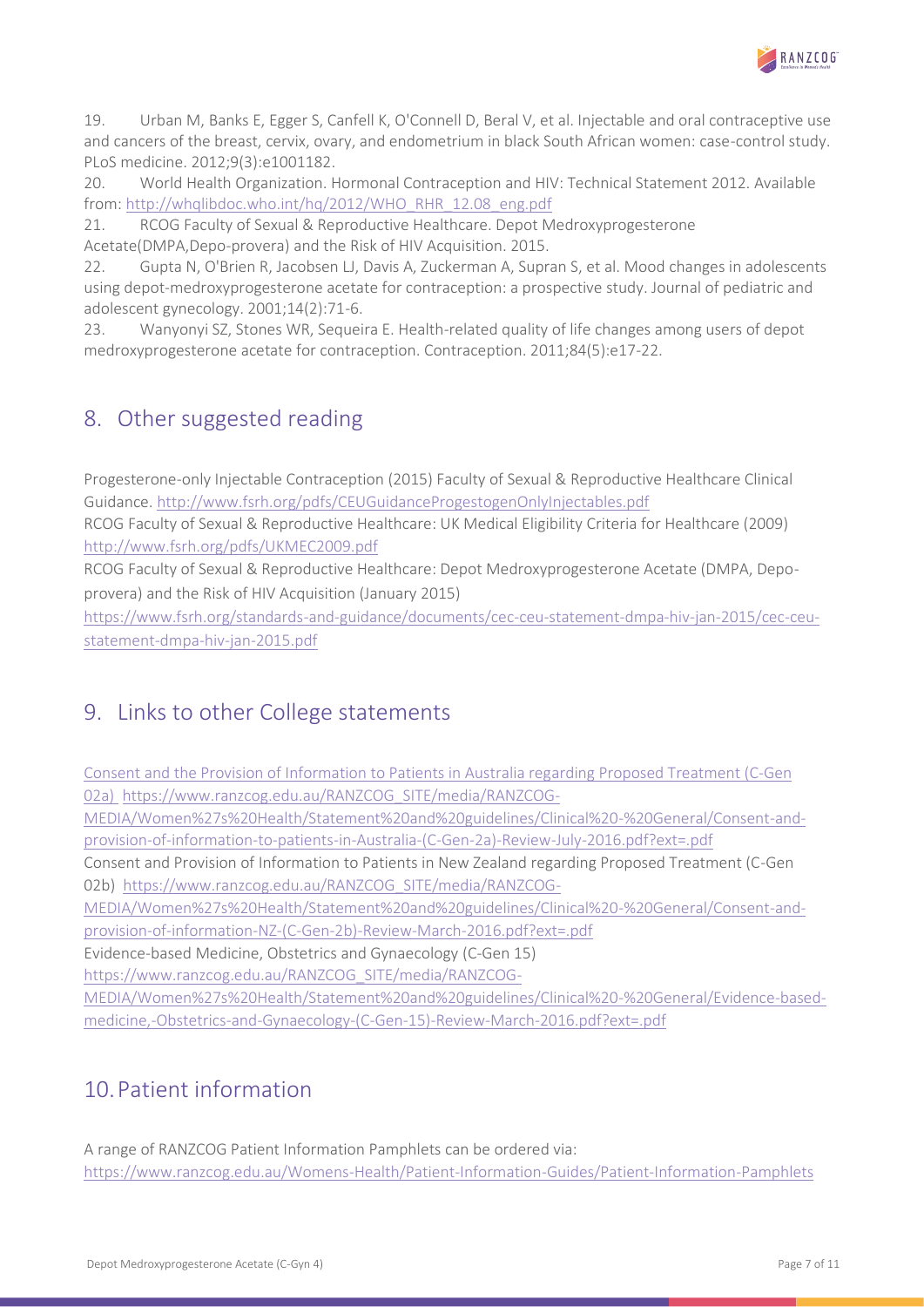

# <span id="page-7-0"></span>Appendices

### Appendix A Women's Health Committee Membership

| Name                              | <b>Position on Committee</b> |
|-----------------------------------|------------------------------|
| Professor Yee Leung               | Chair                        |
| Dr Joseph Sgroi                   | Deputy Chair, Gynaecology    |
| Associate Professor Lisa Hui      | Member                       |
| Associate Professor Ian Pettigrew | <b>EAC</b> Representative    |
| Dr Tal Jacobson                   | Member                       |
| Dr lan Page                       | Member                       |
| Dr John Regan                     | Member                       |
| Dr Craig Skidmore                 | Member                       |
| Associate Professor Janet Vaughan | Member                       |
| Dr Bernadette White               | Member                       |
| Dr Scott White                    | Member                       |
| Associate Professor Kirsten Black | Member                       |
| Dr Greg Fox                       | College Medical Officer      |
| Dr Marilyn Clarke                 | Chair of the ATSI WHC        |
| Dr Martin Byrne                   | <b>GPOAC Representative</b>  |
| Ms Catherine Whitby               | Community Representative     |
| Ms Sherryn Elworthy               | Midwifery Representative     |
| Dr Amelia Ryan                    | Trainee Representative       |
|                                   |                              |

### <span id="page-7-1"></span>Appendix B Overview of the development and review process for this statement

#### i. Steps in developing and updating this statement

This statement was originally developed in July 1994 and was most recently updated in November 2018. The Women's Health Committee carried out the following steps in reviewing this statement:

- Declarations of interest were sought from all members prior to reviewing this statement.
	- Structured clinical questions were developed and agreed upon.
	- An updated literature search to answer the clinical questions was undertaken.
	- At the July 2018 face-to-face committee meeting, the existing consensus-based recommendations were reviewed and updated (where appropriate) based on the available body of evidence and clinical expertise. Recommendations were graded as set out below in Appendix B part iii)

### ii. Declaration of interest process and management

Declaring interests is essential in order to prevent any potential conflict between the private interests of members, and their duties as part of the Women's Health Committee.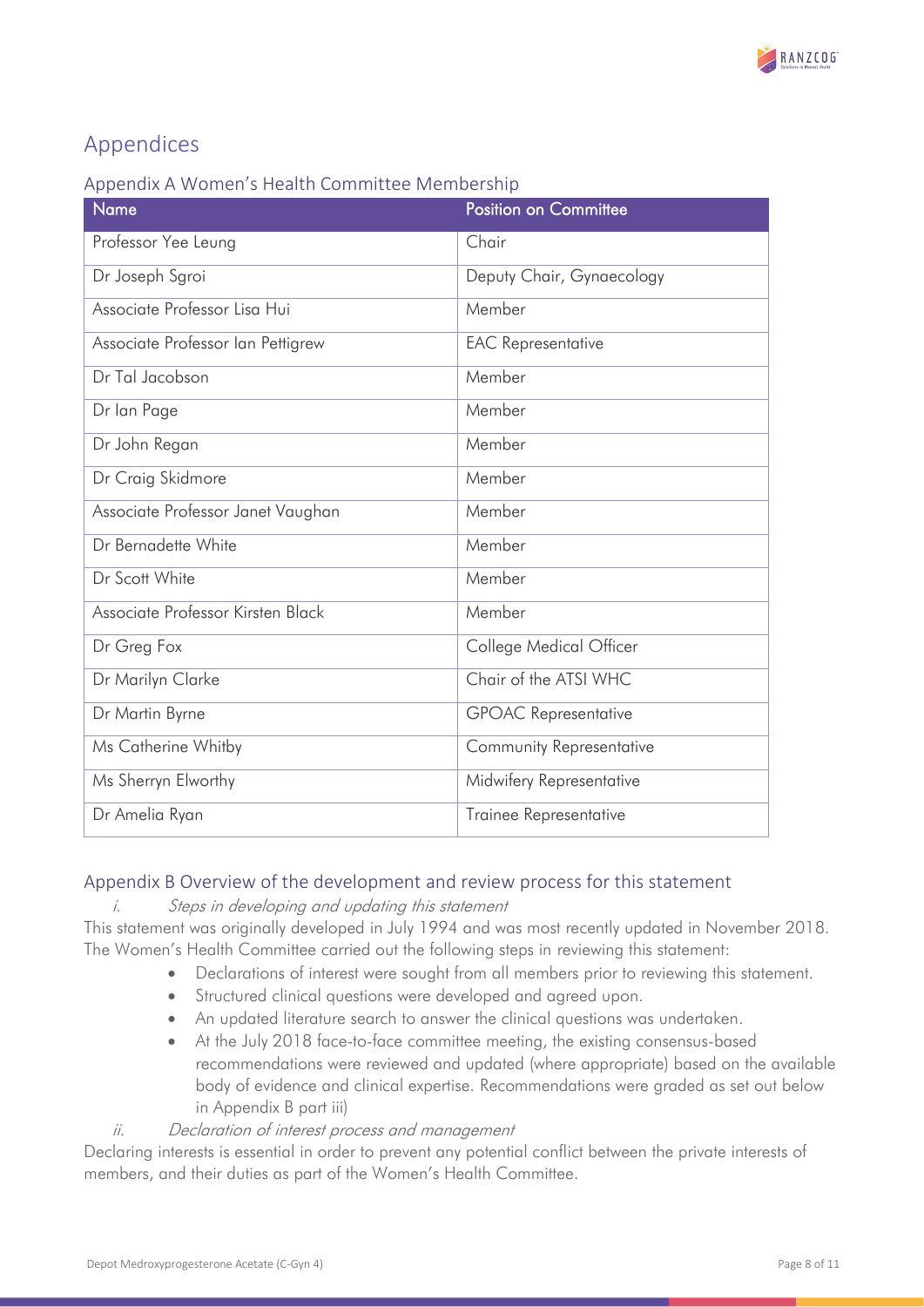

A declaration of interest form specific to guidelines and statements was developed by RANZCOG and approved by the RANZCOG Board in September 2012. The Women's Health Committee members were required to declare their relevant interests in writing on this form prior to participating in the review of this statement.

Members were required to update their information as soon as they become aware of any changes to their interests and there was also a standing agenda item at each meeting where declarations of interest were called for and recorded as part of the meeting minutes.

There were no significant real or perceived conflicts of interest that required management during the process of updating this statement.

#### iii. Grading of recommendations

Each recommendation in this College statement is given an overall grade as per the table below, based on the National Health and Medical Research Council (NHMRC) Levels of Evidence and Grades of Recommendations for Developers of Guidelines. Where no robust evidence was available but there was sufficient consensus within the Women's Health Committee, consensus-based recommendations were developed or existing ones updated and are identifiable as such. Consensus-based recommendations were agreed to by the entire committee. Good Practice Notes are highlighted throughout and provide practical guidance to facilitate implementation. These were also developed through consensus of the entire committee.

| Recommendation category   |   | <b>Description</b>                                                                                             |
|---------------------------|---|----------------------------------------------------------------------------------------------------------------|
| Evidence-based            | A | Body of evidence can be trusted to guide practice                                                              |
|                           | B | Body of evidence can be trusted to guide practice in<br>most situations                                        |
|                           |   | Body of evidence provides some support for<br>recommendation(s) but care should be taken in its<br>application |
|                           | D | The body of evidence is weak and the<br>recommendation must be applied with caution                            |
| Consensus-based           |   | Recommendation based on clinical opinion and<br>expertise as insufficient evidence available                   |
| <b>Good Practice Note</b> |   | Practical advice and information based on clinical<br>opinion and expertise                                    |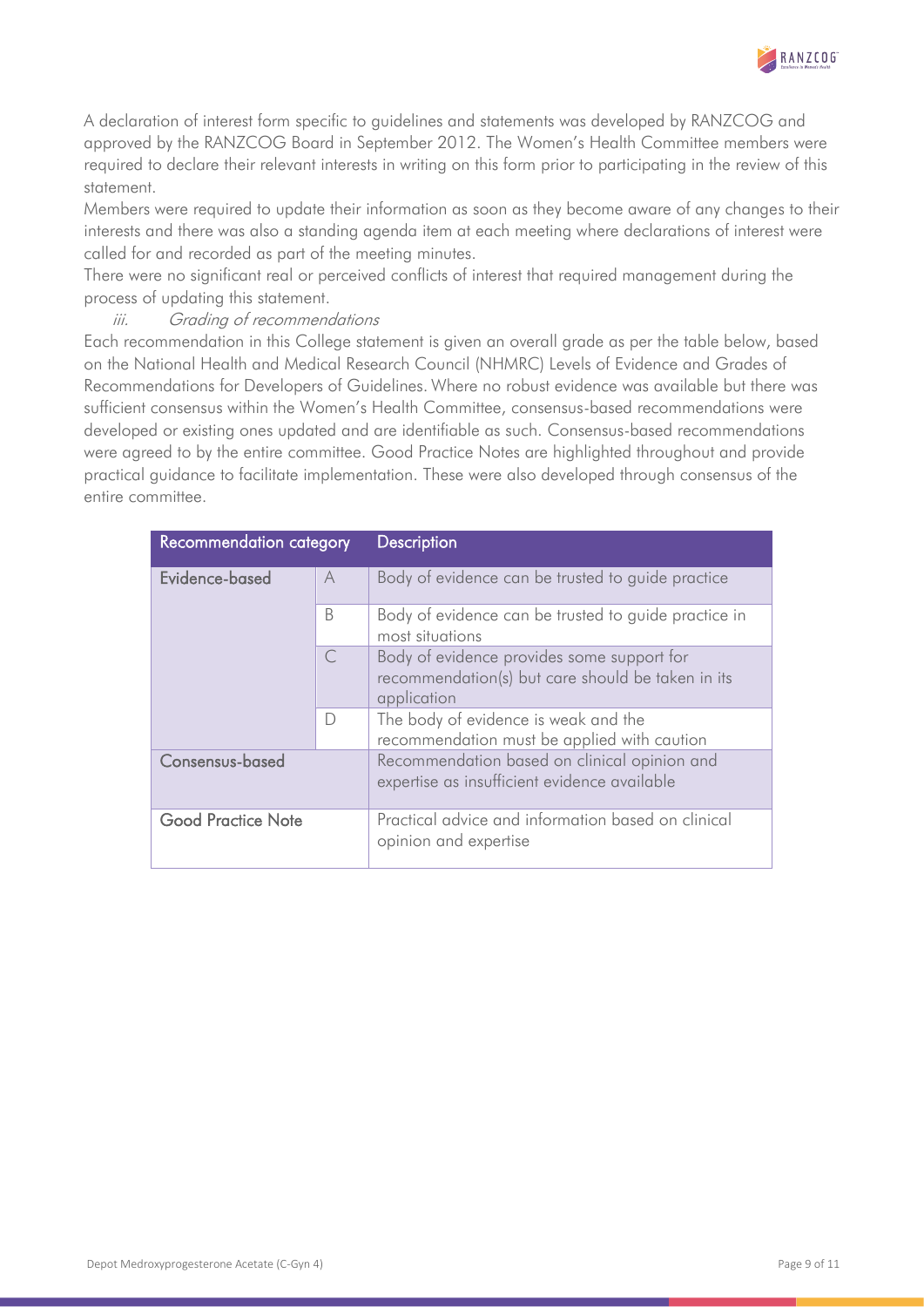

### <span id="page-9-0"></span>Appendix C Full Disclaimer

#### Purpose

This Statement has been developed to provide general advice to practitioners about women's health issues concerning Depot Medroxyprogesterone Acetate and should not be relied on as a substitute for proper assessment with respect to the particular circumstances of each case and the needs of any person. It is the responsibility of each practitioner to have regard to the particular circumstances of each case. Clinical management Depot Medroxyprogesterone Acetate and the particular circumstances of each case.

#### Quality of information

The information available in Depot Medroxyprogesterone Acetate (C-Gyn 4) is intended as a guide and provided for information purposes only. The information is based on the Australian/New Zealand context using the best available evidence and information at the time of preparation. While the Royal Australian and New Zealand College of Obstetricians and Gynaecologists (RANZCOG) had endeavoured to ensure that information is accurate and current at the time of preparation, it takes no responsibility for matters arising from changed circumstances or information or material that may have become subsequently available. The use of this information is entirely at your own risk and responsibility.

For the avoidance of doubt, the materials were not developed for use by patients, and patients must seek medical advice in relation to any treatment. The material includes the views or recommendations of third parties and does not necessarily reflect the views of RANZCOG or indicate a commitment to a particular course of action.

#### Third-party sites

Any information linked in this statement is provided for the user's convenience and does not constitute an endorsement or a recommendation or indicate a commitment to a particular course of action of this information, material, or content unless specifically stated otherwise.

RANZCOG disclaims, to the maximum extent permitted by law any responsibility and all liability (including without limitation, liability in negligence) to you or any third party for inaccurate, out of context, incomplete or unavailable information contained on the third-party website, or for whether the information contained on those websites is suitable for your needs or the needs of any third party for all expenses, losses, damages and costs incurred.

#### Exclusion of liability

The College disclaims, to the maximum extent permitted by law, all responsibility and all liability (including without limitation, liability in negligence) to you or any third party for any loss or damage which may result from your or any third party's use of or reliance of this guideline, including the materials within or referred to throughout this document being in any way inaccurate, out of context, incomplete or unavailable for all expenses, losses, damages, and costs incurred.

#### Exclusion of warranties

To the maximum extent permitted by law, RANZCOG makes no representation, endorsement or warranty of any kind, expressed or implied in relation to the materials within or referred to throughout this guideline being in any way inaccurate, out of context, incomplete or unavailable for all expenses, losses, damages and costs incurred.

These terms and conditions will be constructed according to and are governed by the laws of Victoria, Australia.